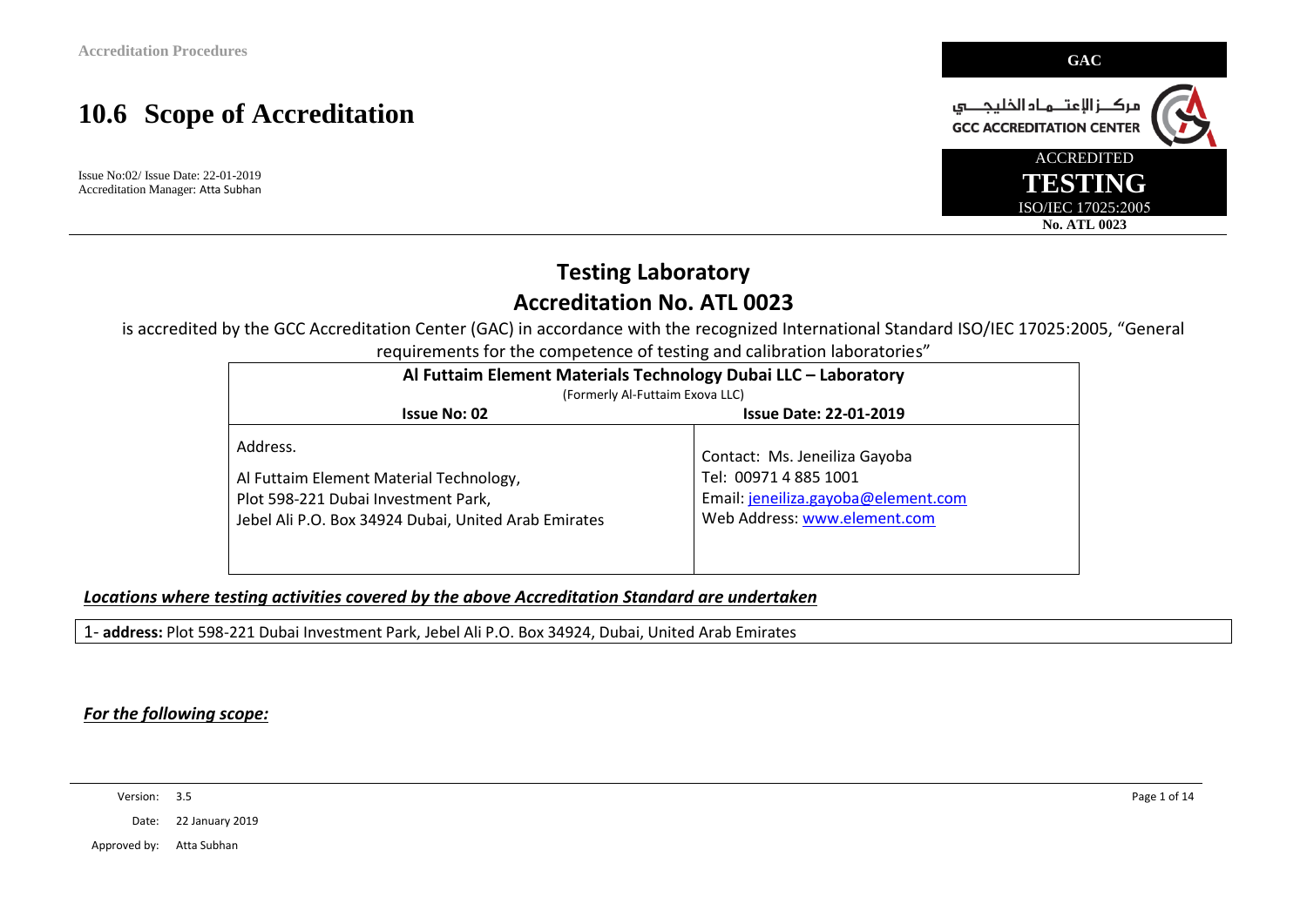Issue No:02/ Issue Date: 22-01-2019 Accreditation Manager: Atta Subhan

#### **Scope:**

#### **7. Chemical Testing:**

7.81 Constituents of the environment

#### **8. Biological Testing**

8.11 Microbiological tests on foods

Scope details are as follows:

Version: 3.5 Page 2 of 14

Date: 22 January 2019

Approved by: Atta Subhan

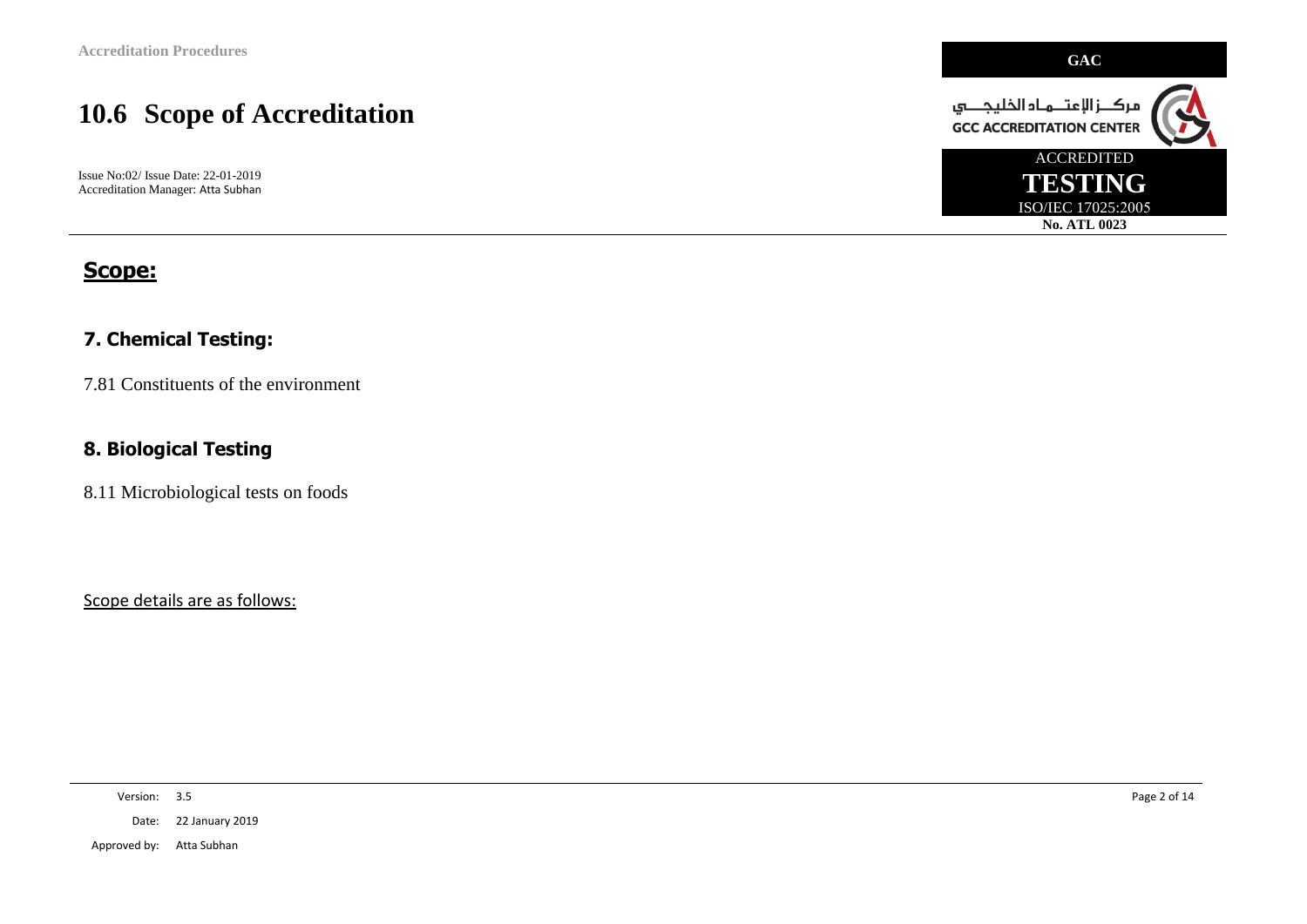Issue No:02/ Issue Date: 22-01-2019 Accreditation Manager: Atta Subhan

| <b>TEST CATEGORY</b>    | <b>ITEMS, MATERIALS</b> | <b>SPECIFIC TESTS / PARAMETERS</b>                                                                                                                                                                                                                       | SPECIFICATION, STANDARD TEST METHOD                                                                                                                                                       |
|-------------------------|-------------------------|----------------------------------------------------------------------------------------------------------------------------------------------------------------------------------------------------------------------------------------------------------|-------------------------------------------------------------------------------------------------------------------------------------------------------------------------------------------|
|                         | OR PRODUCTS TESTED      | OR PROPERTIES, COMPONENTS, CHARACTERISTICS TESTED                                                                                                                                                                                                        | OR TECHNIQUE USED                                                                                                                                                                         |
| <b>Chemical Testing</b> | <b>Waters</b>           | <b>Determination of "Total" Metals including:</b>                                                                                                                                                                                                        | APHA 3030, 23rd edition,                                                                                                                                                                  |
|                         |                         | Aluminium<br>Antimony<br>Arsenic<br><b>Barium</b><br>Beryllium<br>Boron<br>Cadmium<br>Calcium<br>Cobalt<br>Copper<br>Chromium<br><b>Iron</b><br>Lead<br>Lithium<br>Magnesium<br>Manganese<br>Molybdenum<br>Nickel<br>Phosphorus<br>Potassium<br>Selenium | APHA 3120B, 23rd edition<br>APHA 3125, 23rd edition<br>Documented In-house method<br>EMT-M-OP-CH-DXB-MD106A<br>EMT-M-OP-CH-DXB-MD106B<br>EMT-M-OP-CH-DXB-MD106C<br>EMT-M-OP-CH-DXB-MD106D |

Version: 3.5 Page 3 of 14

Date: 22 January 2019

Approved by: Atta Subhan

ACCREDITED **TESTING** ISO/IEC 17025:2005 **No. ATL 0023**

مركـــز الإعتـــمــاد الخليجــــــي<br>GCC ACCREDITATION CENTER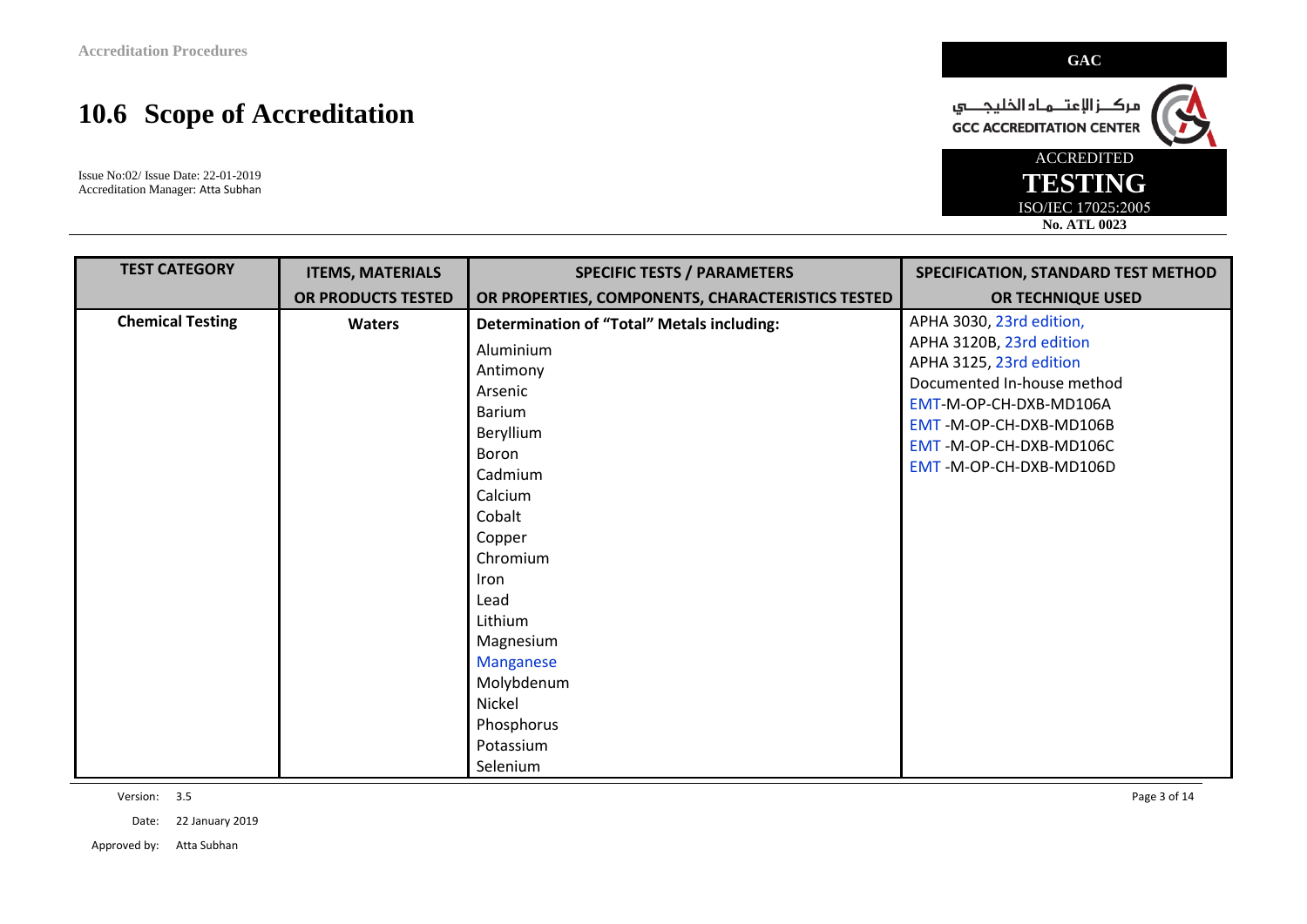Issue No:02/ Issue Date: 22-01-2019 Accreditation Manager: Atta Subhan

|                         |               | Silicon<br>Sodium<br>Silver                                                                                                                                                                                                                                                                                                            |                                                                                                                  |
|-------------------------|---------------|----------------------------------------------------------------------------------------------------------------------------------------------------------------------------------------------------------------------------------------------------------------------------------------------------------------------------------------|------------------------------------------------------------------------------------------------------------------|
|                         |               | Strontium<br>Thallium<br>Tin<br>Titanium<br><b>Uranium</b><br>Vanadium<br>Zinc                                                                                                                                                                                                                                                         |                                                                                                                  |
| <b>Chemical Testing</b> | <b>Waters</b> | <b>Volatile Organic Compounds (VOC's)</b><br>Dichlorodifluoromethane<br>Chloromethane<br>Vinyl chloride<br>Bromomethane<br>Chloroethane<br>Trichlorofluoromethane<br>1,1-Dichloroethene<br>Methylene Chloride<br>Trans-1,2 Dichloroethene<br>1,1 Dichloroethane<br>Cis-1,2-Dichloroethene<br>2,2-Dichloropropene<br>Bromochloromethane | US EPA 8260B Rev 2 Dec 96,<br>US EPA 5021A Rev 2 Jul 14,<br>Documented In-house method<br>EMT-M-OP-CH-DXB-MD404A |

Version: 3.5 Page 4 of 14

Date: 22 January 2019

Approved by: Atta Subhan



ACCREDITED **TESTING** ISO/IEC 17025:2005 **No. ATL 0023**

مركـــز الإعتـــمــاد الخليجــــــي<br>GCC ACCREDITATION CENTER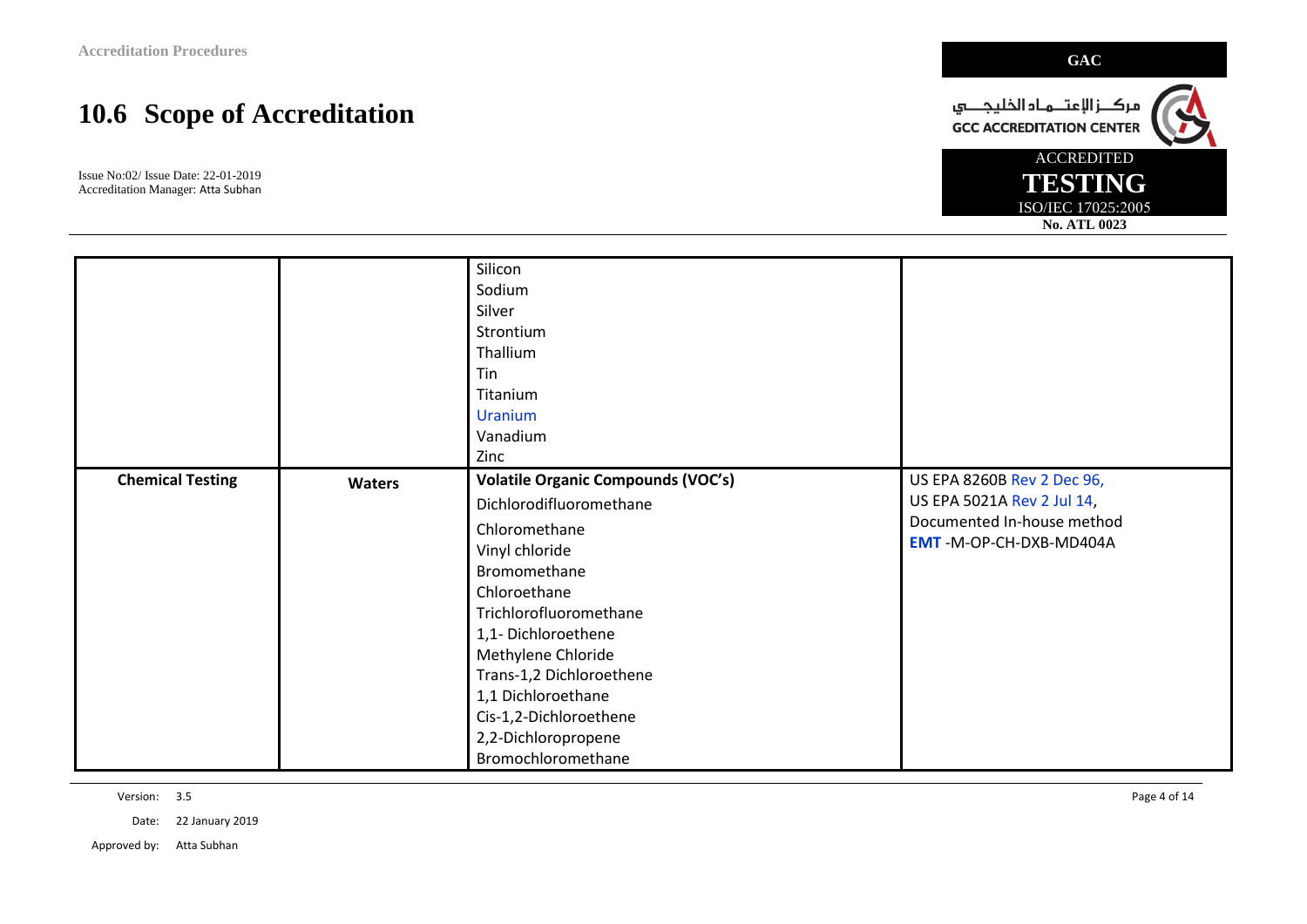Issue No:02/ Issue Date: 22-01-2019 Accreditation Manager: Atta Subhan

|  | Chloroform                 |  |
|--|----------------------------|--|
|  | Carbon Tetrachloride       |  |
|  | 1,1,1- Trichloroethane     |  |
|  | 1,1 Dichloropropene        |  |
|  | 1,2-Dichloroethane         |  |
|  | Trichloroethene            |  |
|  | 1,2-Dichloropropane        |  |
|  | Bromodichloromethane       |  |
|  | Dibromomethane             |  |
|  | Cis-1,3-Dichloropropene    |  |
|  | Toluene                    |  |
|  | Trans-1,3-Dichloropropene  |  |
|  | 1,1,2- Trichloroethane     |  |
|  | Tetrachloroethene          |  |
|  | Chlorodibromomethane       |  |
|  | <b>MTBE</b>                |  |
|  | <b>TAME</b>                |  |
|  | 1,2-Dibromoethane          |  |
|  | 1,3-Dichloropropane        |  |
|  | Ethylbenzene               |  |
|  | 1,1,1,2- Tetrachloroethane |  |
|  | Chlorobenzene              |  |
|  | m, p-Xylene                |  |
|  | o-Xylene                   |  |
|  | Bromoform                  |  |

Version: 3.5 Page 5 of 14

Date: 22 January 2019

Approved by: Atta Subhan



مركــــز الإعتــــمــاد الخليجـــــــي<br>GCC ACCREDITATION CENTER

ACCREDITED **TESTING** ISO/IEC 17025:2005

**No. ATL 0023**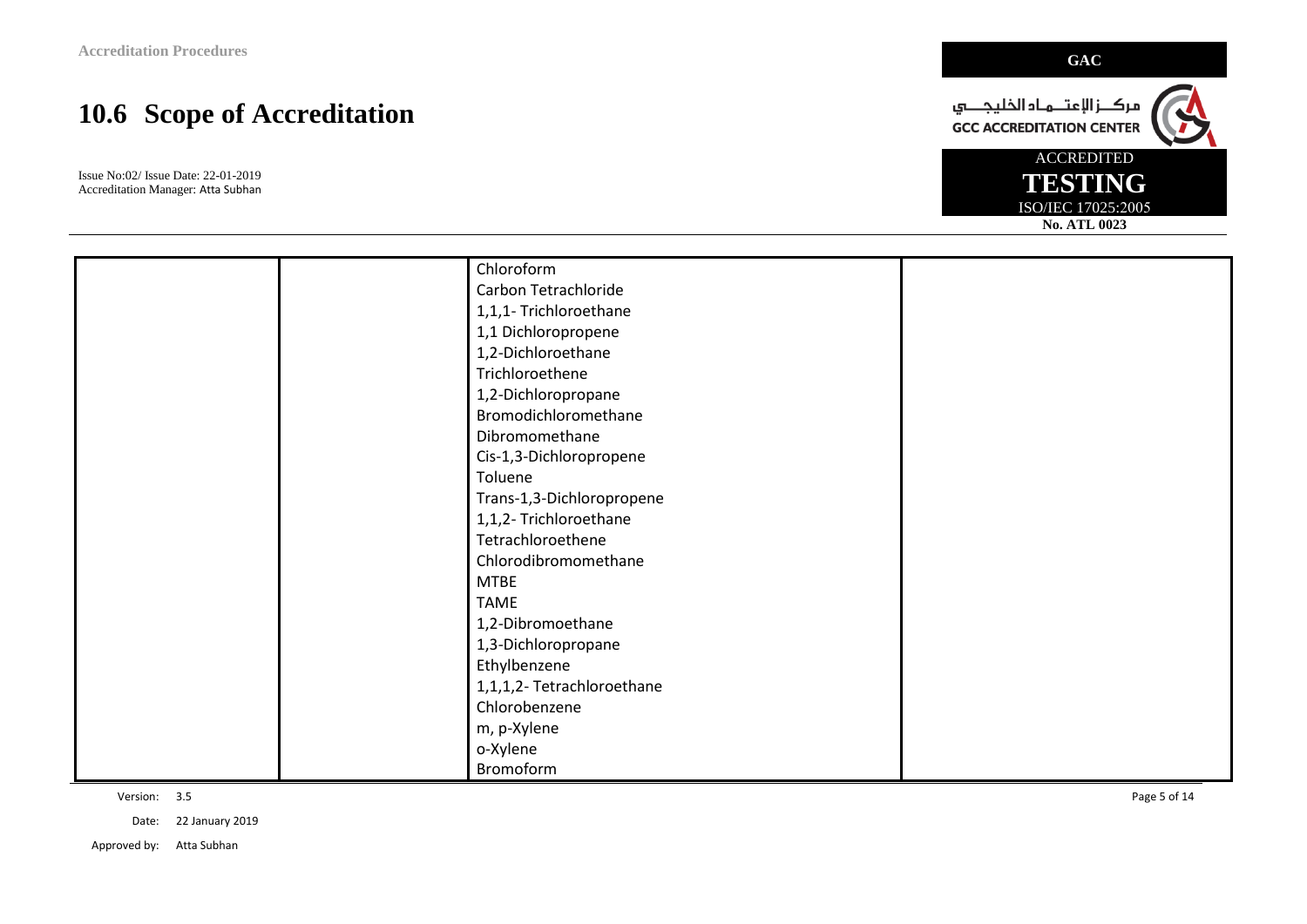Issue No:02/ Issue Date: 22-01-2019 Accreditation Manager: Atta Subhan

|                         |               | Styrene                     |                                  |
|-------------------------|---------------|-----------------------------|----------------------------------|
|                         |               | Isopropylbenzene            |                                  |
|                         |               | Bromobenzene                |                                  |
|                         |               | n-Propyl benzene            |                                  |
|                         |               | 1,1,2,2-Tetrachloroethane   |                                  |
|                         |               | 1,2,3- Trichloropropane     |                                  |
|                         |               | 1,3,5- Trimethylbenzene     |                                  |
|                         |               | 2-Chlorotoluene             |                                  |
|                         |               | 4- Chlorotoluene            |                                  |
|                         |               | tert-Butylbenzene           |                                  |
|                         |               | 1,2,4- Trimethylbenzene     |                                  |
|                         |               | sec-Butylbenzene            |                                  |
|                         |               | p-Isopropyltoluene          |                                  |
|                         |               | 1,3- Dichlorobenzene        |                                  |
|                         |               | 1,4-Dichlorobenzene         |                                  |
|                         |               | n-butyl benzene             |                                  |
|                         |               | 1,2-Dichlorobenzene         |                                  |
|                         |               | 1,2-Dibromo-3-Chloropropane |                                  |
|                         |               | 1,2,4- Trichlorobenzene     |                                  |
|                         |               | Hexachlorobutadiene         |                                  |
|                         |               | Naphthalene                 |                                  |
|                         |               | 1,2,3- Trichlorobenzene     |                                  |
| <b>Chemical Testing</b> | <b>Waters</b> | <b>BTEX</b>                 | <b>US EPA 8260B Rev 2 Dec 96</b> |
|                         |               | Benzene                     | US EPA 5021A Rev 2 Jul 14        |

Version: 3.5 Page 6 of 14

Date: 22 January 2019

Approved by: Atta Subhan

مركـــز الإعتـــمــاد الخليجــــــي<br>GCC ACCREDITATION CENTER ACCREDITED **TESTING**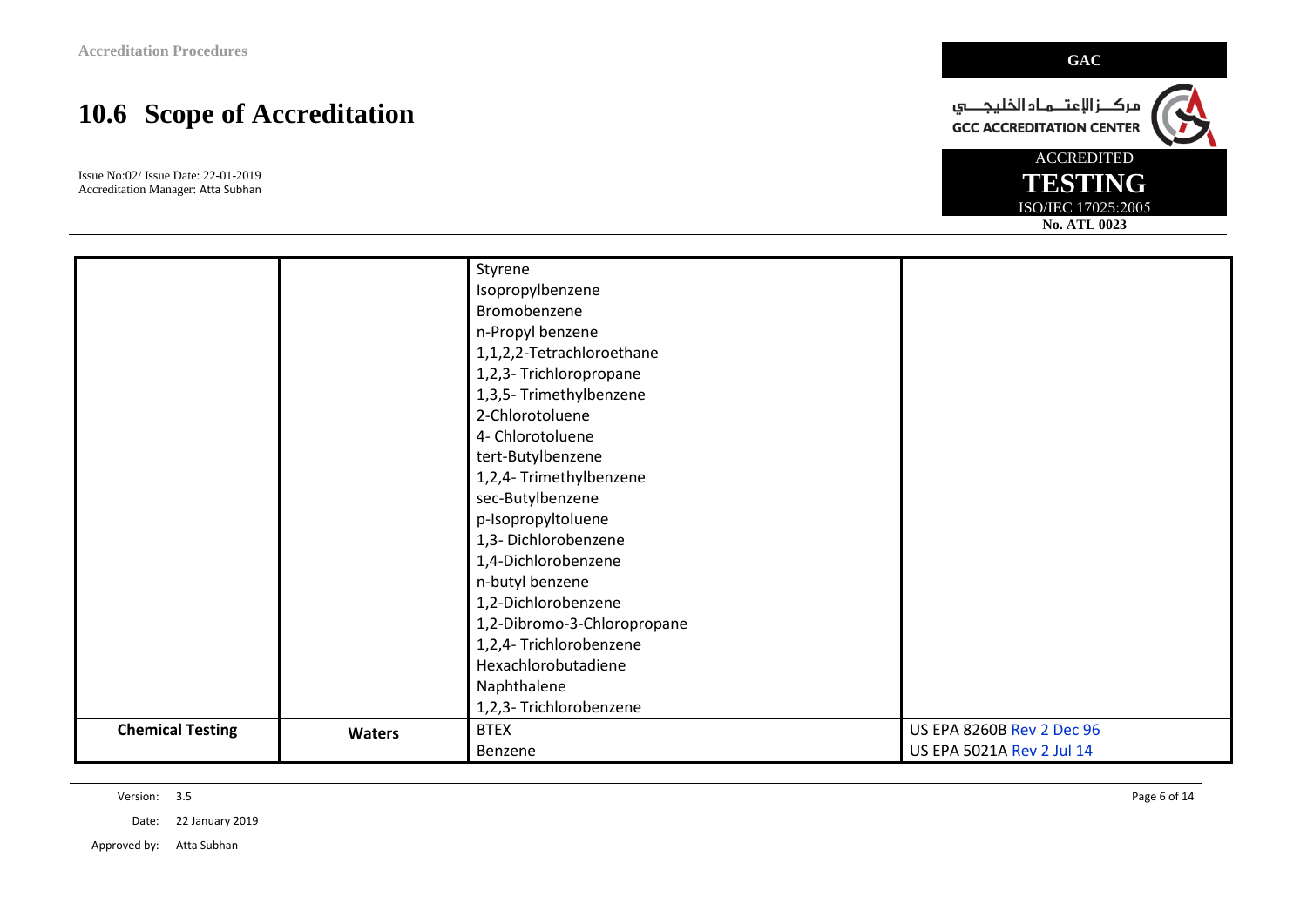Issue No:02/ Issue Date: 22-01-2019 Accreditation Manager: Atta Subhan

|                         |                       | Toluene                               | Documented In-house method |
|-------------------------|-----------------------|---------------------------------------|----------------------------|
|                         |                       | Ethylbenzene                          | EMT-M-OP-CH-DXB-MD408      |
|                         |                       | o-Xylene                              |                            |
|                         |                       | p-Xylene                              |                            |
|                         |                       | m-Xylene                              |                            |
| <b>Chemical Testing</b> | <b>Potable Waters</b> | <b>Organochlorine Pesticides(OCP)</b> | US EPA 8081B Rev 2 Feb 07  |
|                         |                       | Alpha BHC                             | US EPA 608: 1984           |
|                         |                       | <b>Beta BHC</b>                       | Documented In-house method |
|                         |                       | Aldrin                                | EMT-M-OP-CH-DXB-MD402      |
|                         |                       | Heptachlor                            |                            |
|                         |                       | <b>Heptachlor Epoxide</b>             |                            |
|                         |                       | Alpha Endosulfan                      |                            |
|                         |                       | p,p'-DDE                              |                            |
|                         |                       | Dieldrin                              |                            |
|                         |                       | Endrin                                |                            |
|                         |                       | <b>Endrin Ketone</b>                  |                            |
|                         |                       | p,p'-DDD                              |                            |
|                         |                       | Beta Endosulfan                       |                            |
|                         |                       | Endrin Aldehyde                       |                            |
|                         |                       | Endosulfan Sulphate                   |                            |
|                         |                       | p,p'-DDT                              |                            |
|                         |                       | Methoxychlor                          |                            |
|                         |                       | Lindane                               |                            |
|                         |                       | Delta-BHC                             |                            |

Version: 3.5 Page 7 of 14

Date: 22 January 2019

Approved by: Atta Subhan



مركـــز الإعتـــمــاد الخليجــــــي<br>GCC ACCREDITATION CENTER

ACCREDITED **TESTING** ISO/IEC 17025:2005 **No. ATL 0023**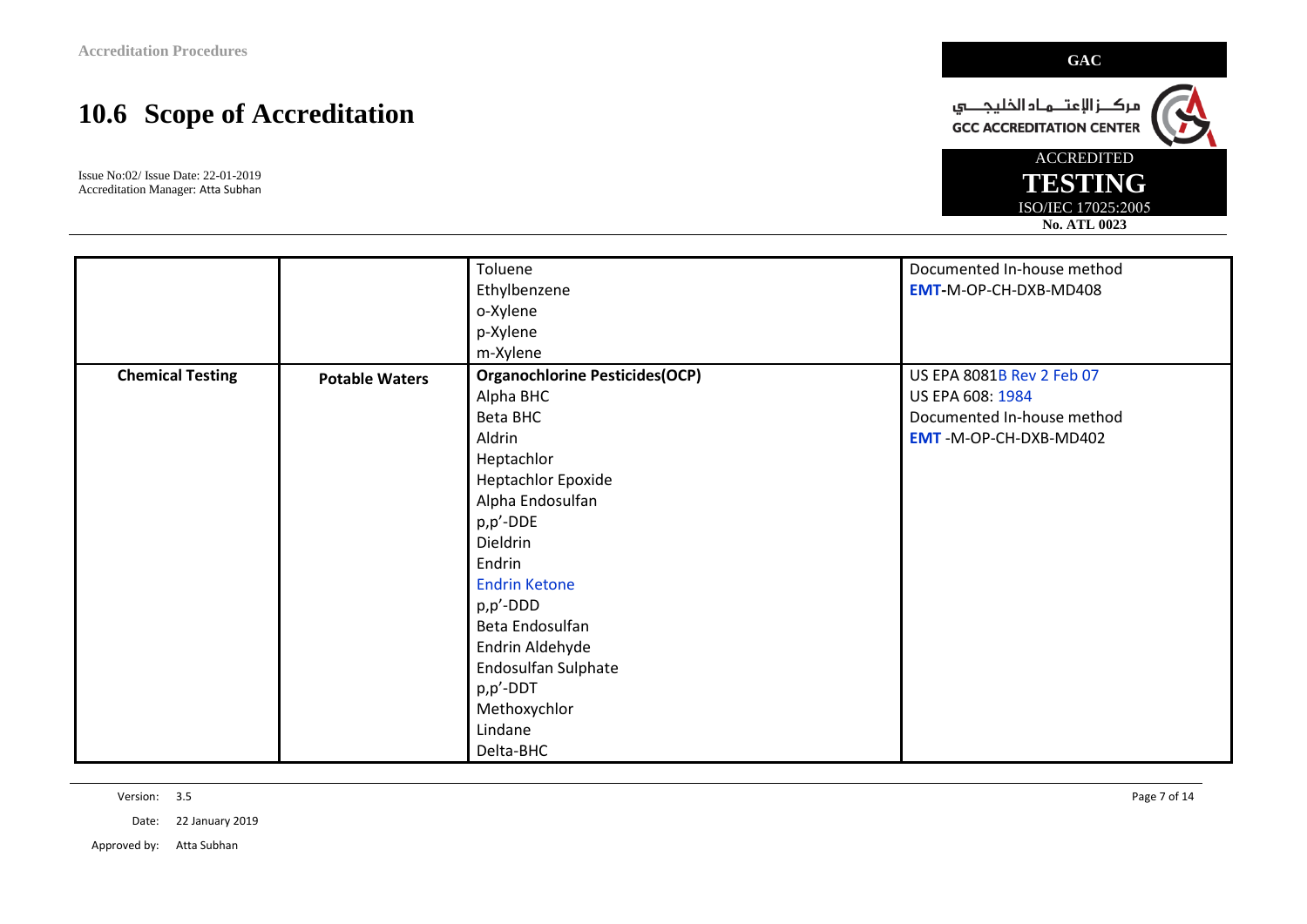Issue No:02/ Issue Date: 22-01-2019 Accreditation Manager: Atta Subhan

|                         |                     | Chlordane (Cis & Trans)                      |                            |
|-------------------------|---------------------|----------------------------------------------|----------------------------|
| <b>Chemical Testing</b> | Waters, Soil & Sand | <b>Polycylic Aromatic Hydrocarbon (PAH)</b>  | US EPA 8270D Rev 5 Jul14,  |
|                         |                     | Naphthalene                                  | Documented Inhouse method  |
|                         |                     | Acenaphthylene                               | EMT-M-OP-CH-DXB-MD403      |
|                         |                     | Acenaphthene                                 |                            |
|                         |                     | Fluorene                                     |                            |
|                         |                     | Phenanthrene                                 |                            |
|                         |                     | Anthracene                                   |                            |
|                         |                     | Fluoranthene                                 |                            |
|                         |                     | Pyrene                                       |                            |
|                         |                     | Benzo(a)anthracene                           |                            |
|                         |                     | Chrysene                                     |                            |
|                         |                     | Benzo(b)fluoranthene                         |                            |
|                         |                     | Benzo(k)fluoranthene                         |                            |
|                         |                     | Benzo(a)pyrene                               |                            |
|                         |                     | Indeno(1,2,3-c,d)pyrene                      |                            |
|                         |                     | Dibenz(a,h)anthracene                        |                            |
|                         |                     | Benzo(g,h,i)perylene                         |                            |
| <b>Chemical Testing</b> | Waters, Soil & Sand | <b>Total Petroleum Hydrocarbons (TPH)</b>    | US EPA 8015C Rev 3 Feb 07, |
|                         |                     |                                              | Documented In-house method |
|                         |                     |                                              | EMT-M-OP-CH-DXB-MD401      |
|                         |                     | Volatile Petroleum Hydrocarbons C5-C10 (VPH) | US EPA 8015B Rev 2 Dec 96  |
|                         |                     |                                              | Documented In-house method |
|                         |                     |                                              | EMT-M-OP-CH-DXB-MD405      |

Version: 3.5 Page 8 of 14

Date: 22 January 2019

Approved by: Atta Subhan



مركـــز الإعتـــمــاد الخليجــــــي<br>GCC ACCREDITATION CENTER

ACCREDITED **TESTING**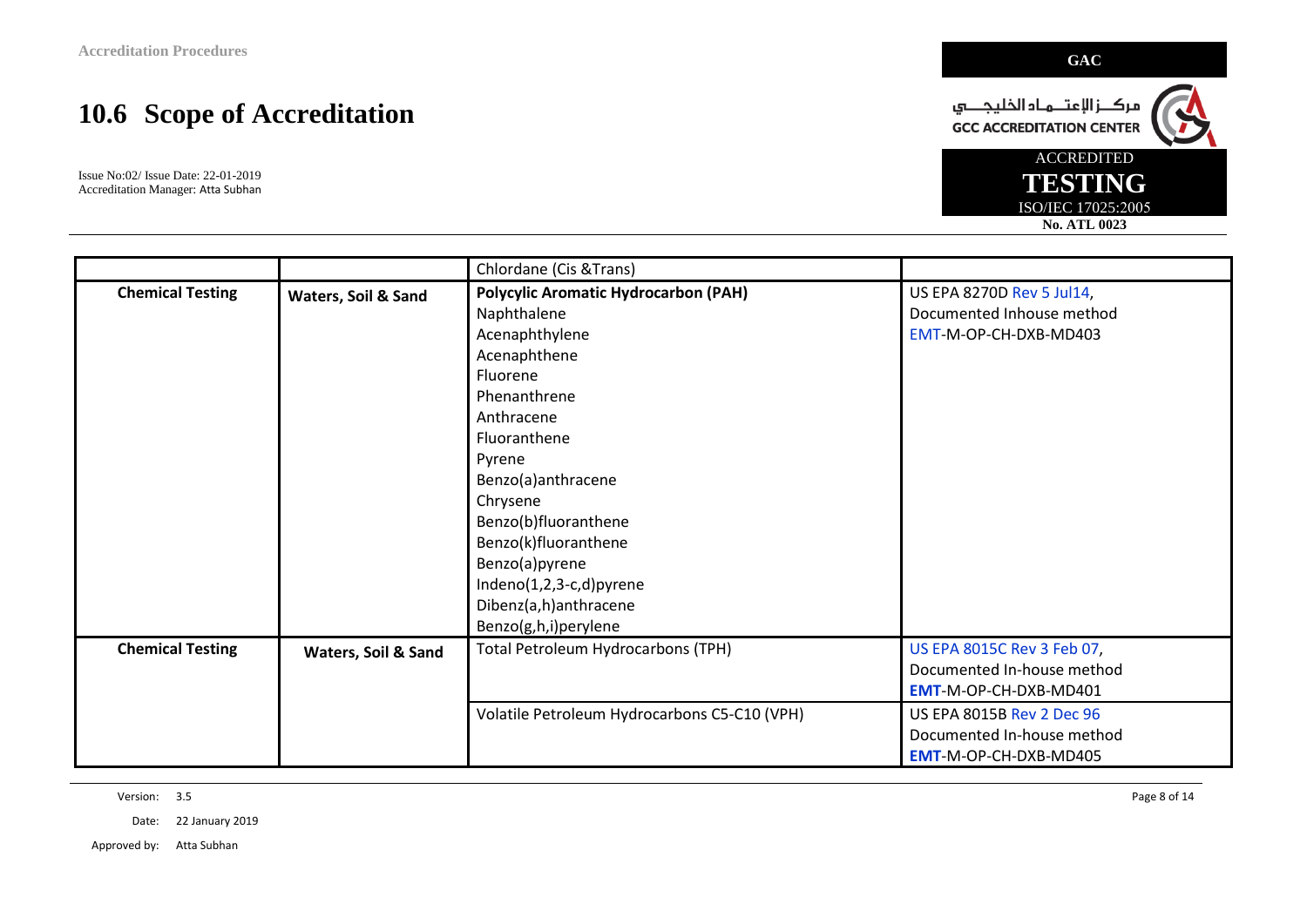Issue No:02/ Issue Date: 22-01-2019 Accreditation Manager: Atta Subhan

|                         |              | Extractable Petroleum Hydrocarbons (EPH) C10-C40                                                                                                                                                                                                                                                                                                                                                                                                                                  | US EPA 8015C Rev 3 Feb 07,<br>Documented In-house method<br>EMT-M-OP-CH-DXB-MD401                                     |
|-------------------------|--------------|-----------------------------------------------------------------------------------------------------------------------------------------------------------------------------------------------------------------------------------------------------------------------------------------------------------------------------------------------------------------------------------------------------------------------------------------------------------------------------------|-----------------------------------------------------------------------------------------------------------------------|
| <b>Chemical Testing</b> | Soils & Sand | <b>Volatile Organic Compounds (VOC's)</b><br>Dichlorodifluoromethane<br>Chloromethane<br>Vinyl chloride<br>Bromomethane<br>Chloroethane<br>Trichlorofluoromethane<br>1,1-Dichloroethene<br>Methylene Chloride<br>Trans-1,2 Dichloroethene<br>1,1 Dichloroethane<br>Cis-1,2-Dichloroethene<br>2,2-Dichloropropene<br>Bromochloromethane<br>Chloroform<br>Carbon Tetrachloride<br>1,1,1- Trichloroethane<br>1,1 Dichloropropene<br>Benzene<br>1,2-Dichloroethane<br>Trichloroethene | US EPA 5021A Rev 2 Jul 14<br><b>US EPA 8260B Rev 2 Dec 96</b><br>Documented In-house method<br>EMT-M-OP-CH-DXB-MD404B |

Version: 3.5 Page 9 of 14

Date: 22 January 2019

Approved by: Atta Subhan

ACCREDITED **TESTING** ISO/IEC 17025:2005 **No. ATL 0023**

مركـــز الإعتـــمــاد الخليجــــــي<br>GCC ACCREDITATION CENTER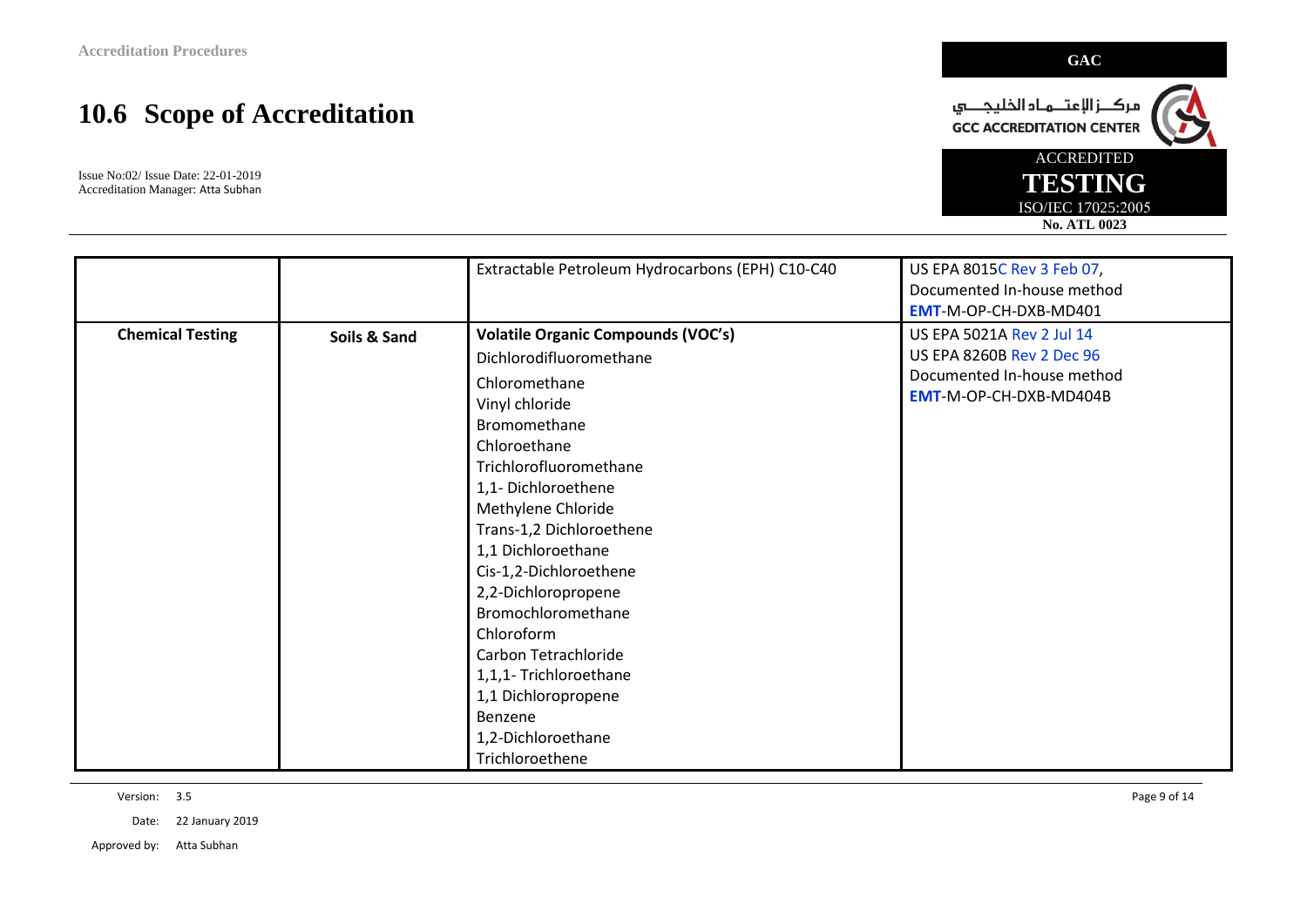Issue No:02/ Issue Date: 22-01-2019 Accreditation Manager: Atta Subhan

|  | 1,2-Dichloropropane        |  |
|--|----------------------------|--|
|  | Bromodichloromethane       |  |
|  | Dibromomethane             |  |
|  | Cis-1,3-Dichloropropene    |  |
|  | Toluene                    |  |
|  | Trans-1,3-Dichloropropene  |  |
|  | 1,1,2- Trichloroethane     |  |
|  | Tetrachloroethene          |  |
|  | Chlorodibromomethane       |  |
|  | 1,3-Dichloropropane        |  |
|  | Ethybenzene                |  |
|  | 1,1,1,2- Tetrachloroethane |  |
|  | 1,2-Dibromoethane          |  |
|  | Chlorobenzene              |  |
|  | m, p-Xylene                |  |
|  | o-Xylene                   |  |
|  | Bromoform                  |  |
|  | Styrene                    |  |
|  | Isopropylbenzene           |  |
|  | Bromobenzene               |  |
|  | n-Propyl benzene           |  |
|  | 1,1,2,2-Tetrachloroethane  |  |
|  | 1,2,3- Trichloropropane    |  |
|  | 1,3,5- Trimethylbenzene    |  |
|  | 2-Chlorotoluene            |  |

Version: 3.5 Page 10 of 14

Date: 22 January 2019

Approved by: Atta Subhan



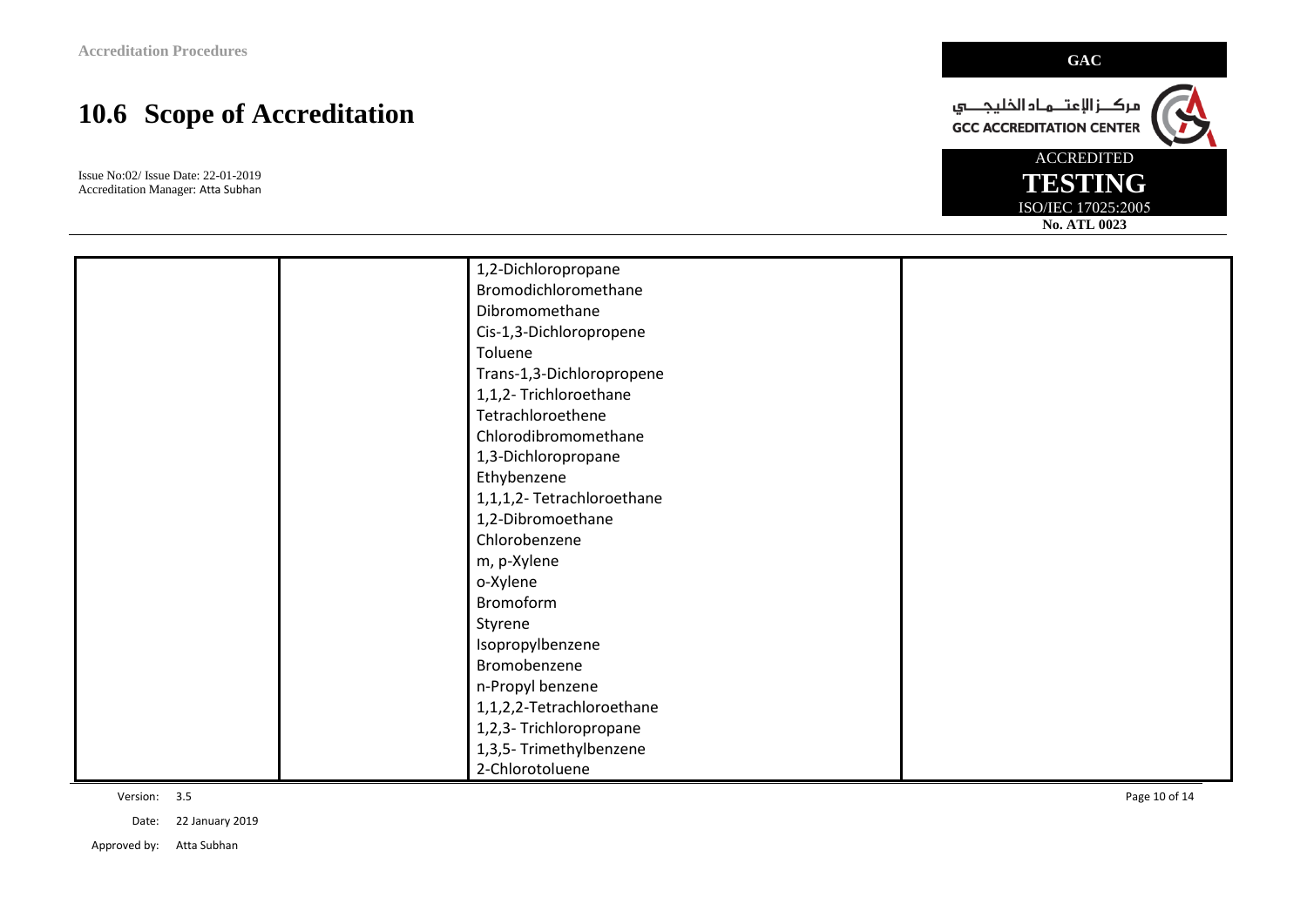Issue No:02/ Issue Date: 22-01-2019 Accreditation Manager: Atta Subhan

|                         |                         | 1,4-Dichlorobenzene<br>n-butyl benzene<br>1,2-Dichlorobenzene |                                  |
|-------------------------|-------------------------|---------------------------------------------------------------|----------------------------------|
|                         |                         | 1,2-Dibromo-3-Chloropropane                                   |                                  |
|                         |                         | 1,2,4- Trichlorobenzene<br>Hexachlorobutadiene                |                                  |
|                         |                         | Naphthalene                                                   |                                  |
|                         |                         | 1,2,3- Trichlorobenzene                                       |                                  |
|                         |                         |                                                               |                                  |
| <b>Chemical Testing</b> | Soils & Sand            | <b>BTEX</b>                                                   | <b>US EPA 8260B Rev 2 Dec 96</b> |
|                         |                         | Benzene                                                       | US EPA 5021A Rev 2 Jul 14        |
|                         |                         | Toluene                                                       | Documented In-house method       |
|                         |                         | Ethylbenzene                                                  | EMT-M-OP-CH-DXB-MD408            |
|                         |                         | o-Xylene                                                      |                                  |
|                         |                         | p-Xylene                                                      |                                  |
|                         |                         | m-Xylene                                                      |                                  |
| <b>Chemical Testing</b> | Sediments, Sludge's and | <b>Determination of "Total" Metals including:</b>             |                                  |
|                         | <b>Soils</b>            | Aluminium                                                     | APHA 3120B, 23rd edition         |

Version: 3.5 Page 11 of 14

Date: 22 January 2019

Approved by: Atta Subhan

مركــــز الإعتــــمــاد الخليجـــــــي<br>GCC ACCREDITATION CENTER ACCREDITED

> **TESTING** ISO/IEC 17025:2005 **No. ATL 0023**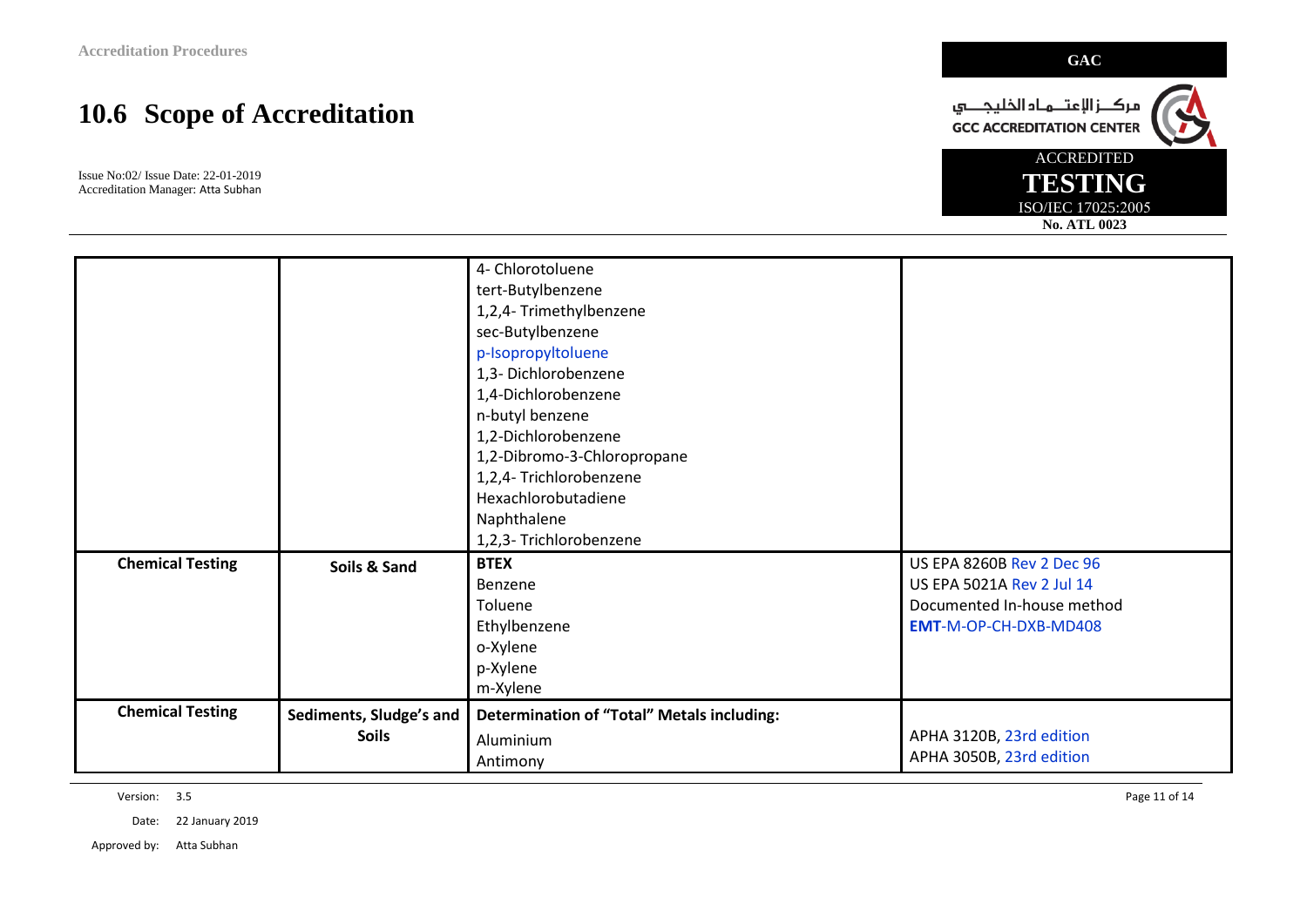Issue No:02/ Issue Date: 22-01-2019 Accreditation Manager: Atta Subhan

|  | Arsenic    | Documented In-house method |
|--|------------|----------------------------|
|  | Barium     | EMT-M-OP-CH-DXB-MD112      |
|  | Beryllium  |                            |
|  | Boron      |                            |
|  | Cadmium    |                            |
|  | Cobalt     |                            |
|  | Copper     |                            |
|  | Chromium   |                            |
|  | Iron       |                            |
|  | Lead       |                            |
|  | Magnesium  |                            |
|  | Manganese  |                            |
|  | Molybdenum |                            |
|  | Nickel     |                            |
|  | Phosphorus |                            |
|  | Potassium  |                            |
|  | Selenium   |                            |
|  | Silicon    |                            |
|  | Sodium     |                            |
|  | Silver     |                            |
|  | Strontium  |                            |
|  | Thallium   |                            |
|  | Tin        |                            |
|  | Vanadium   |                            |
|  | Zinc       |                            |

Date: 22 January 2019

Approved by: Atta Subhan



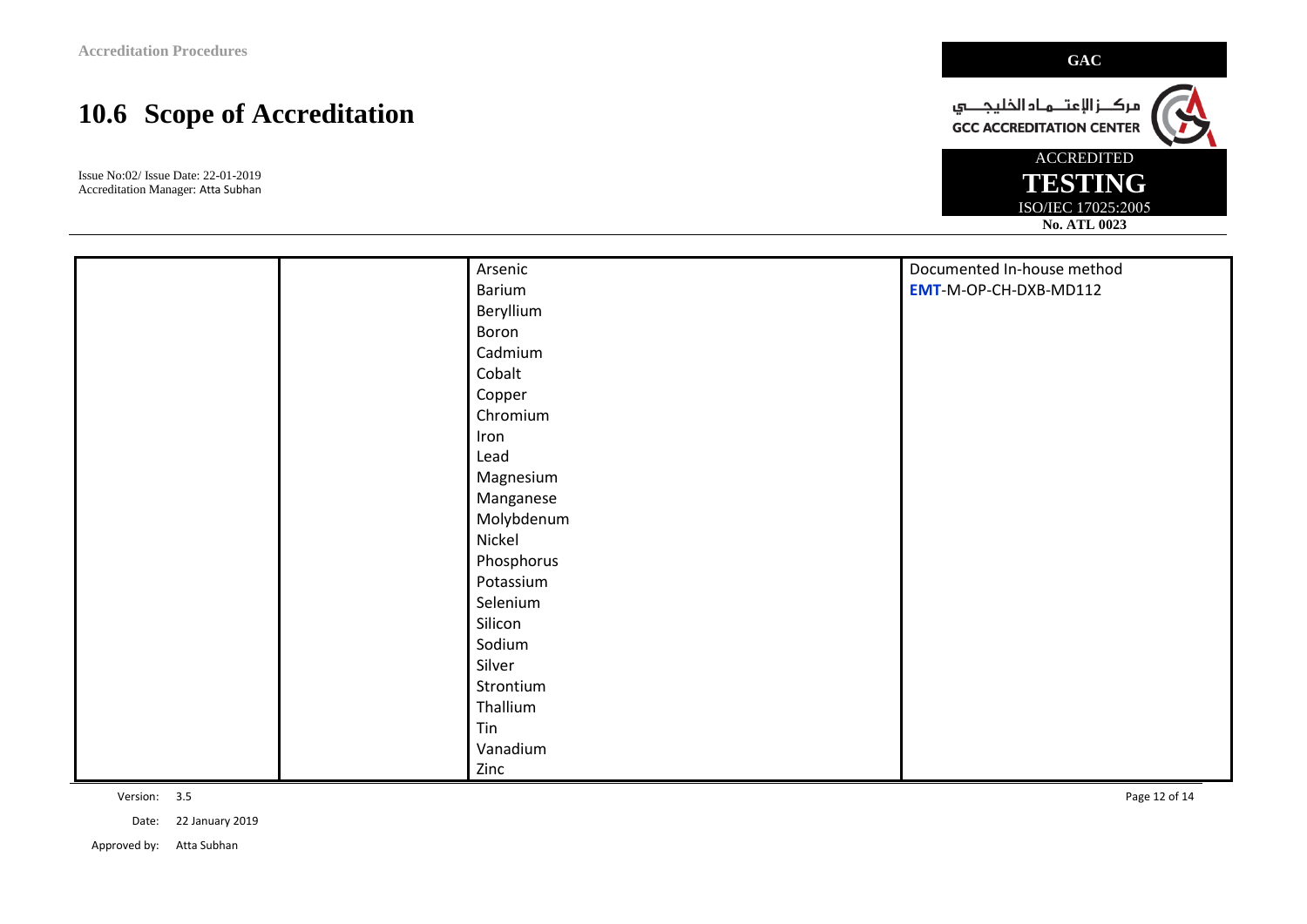Issue No:02/ Issue Date: 22-01-2019 Accreditation Manager: Atta Subhan

| <b>Biological Testing</b> | Water/Wastewater        | Total Bacterial count (Heterotrophic Plate count) | APHA 9215B, 23rd edition |
|---------------------------|-------------------------|---------------------------------------------------|--------------------------|
| (Microbiology             |                         | <b>Total Coliform</b>                             | APHA 9222B, 23rd edition |
|                           |                         | <b>Total Coliform</b>                             | APHA 9223B, 23rd edition |
|                           |                         | E. coli                                           | APHA 9223B, 23rd edition |
|                           |                         | <b>Fecal Coliform</b>                             | APHA 9222D, 23rd edition |
|                           |                         | Fecal Streptococci                                | BS EN ISO 7899-2:2000    |
|                           |                         | Enterococci                                       | ASTM D6503:2014          |
|                           |                         | Enterococci                                       | APHA 9230D, 23rd edition |
|                           | Water                   |                                                   |                          |
|                           | (Raw, Potable, Process) | Detection and Enumeration of Legionella Species   | ISO 11731:2017           |
|                           | <b>Food and Water</b>   | Yeast                                             | MFHPB 22:2004            |
|                           |                         | <b>Moulds</b>                                     | MFHPB 22:2004            |
|                           |                         | <b>Pseudomonas Species</b>                        | CCFRA 2.5.1:2003         |
|                           |                         | Pseudomonas Aeruginosa                            | CCFRA 2.5.2:2003         |
|                           |                         | <b>Staphylococcus Aureus</b>                      | CCFRA 3.5.1:2007         |
|                           |                         | Detection of Salmonella                           | CCFRA 3.1.2:2007         |
|                           |                         | <b>Confirmation of Salmonella</b>                 | CCFRA 3.1.5:2007         |
|                           | Food                    | <b>Total Bacterial Count</b>                      | CCFRA 1.1.1:2007         |
|                           |                         | E.coli                                            | CCFRA 2.4.4:2007         |
|                           |                         | <b>Bacillus Cereus</b>                            | CCFRA 3.7.1:2007         |
|                           |                         | Detection of Vibrio cholerae                      | CCFRA 3.8.1:2007         |
|                           |                         | Detection of Vibrio parahaemolyticus              | CCFRA 3.8.1:2007         |

Version: 3.5 Page 13 of 14

Date: 22 January 2019

Approved by: Atta Subhan

مركـــز الإعتـــمــاد الخليجــــــي<br>GCC ACCREDITATION CENTER

ACCREDITED **TESTING** ISO/IEC 17025:2005 **No. ATL 0023**